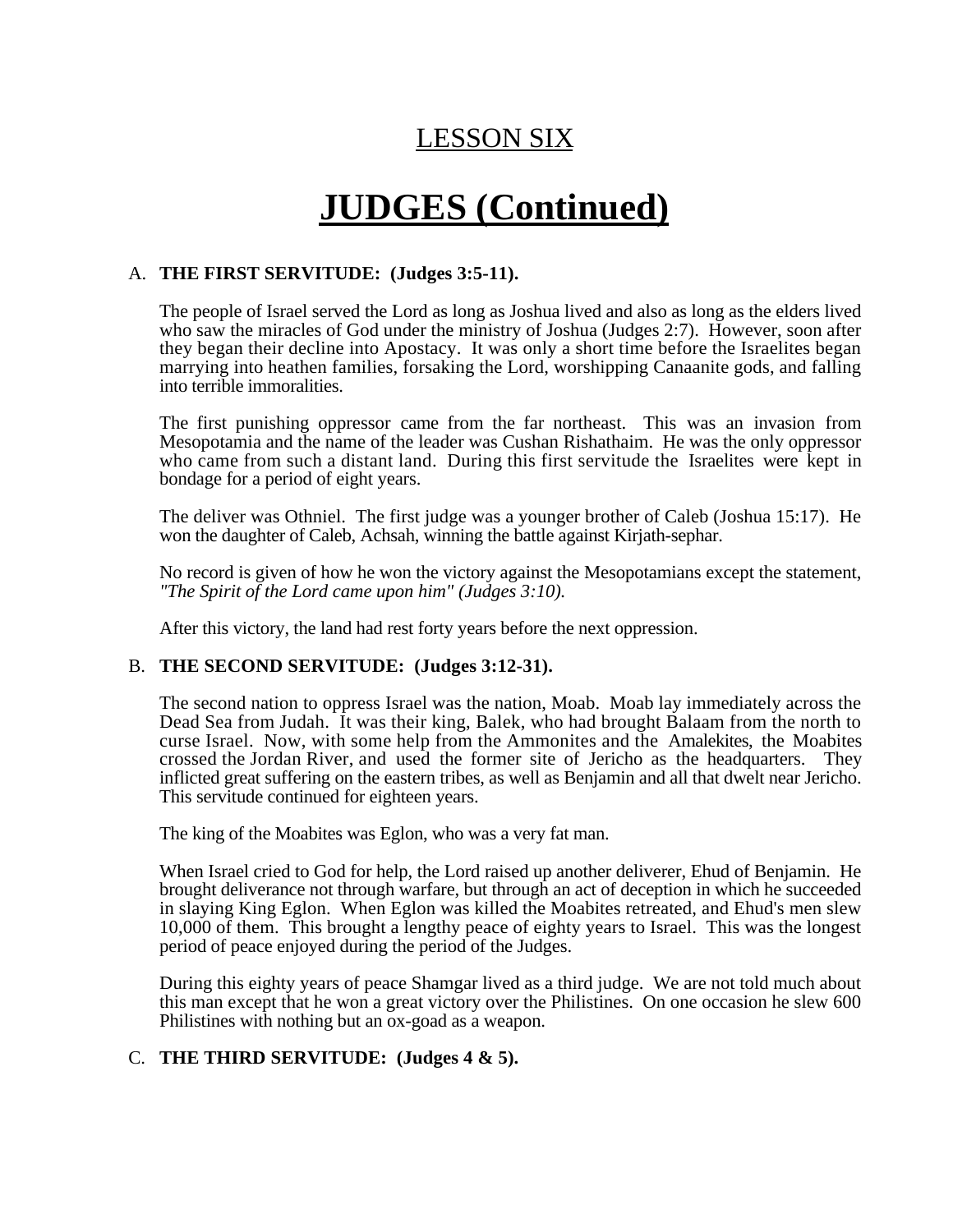The third oppression came from the Canaanites within Palestine, whom the Israelites should have driven out in the first place. Jabin, king of Hazor, was the leader, and Sisera was his general. The city of Hazor had been defeated by Joshua but again had become strong. Sisera had 900 chariots of iron. They had attacked Zebulum and Naphtali and had reduced them to a condition of servitude for twenty years.

This time Israel's deliverer was a woman. Deborah was both a judge and a prophetess (Judges 4:4). The people came to her for counsel. She received people under a palm tree between Ramah and Bethel, some sixty miles south of where the battle with Sisera would take place. She called Barak who lived in the north in Kedesh of Naphtali. She instructed him to raise an army of 10,000 men from Zebulum and Naphtali and to fight Sisera. Barak agreed to do so if she would go with him. Deborah consented and they fought Sisera west of Megiddo on the banks of the Kishon. The Lord miraculously gave victory and Sisera fled northward. On the way, he took refuge in the tent of a Kenite named Jael, who lived near Barak's hometown of Kedesh. Jael killed Sisera by driving a tent peg through his head. This brought forty years of peace to Israel.

In Judges chapter five is recorded the triumphant song of victory of Deborah and Barak. In Judges 5:7 she calls herself a "mother of Israel."

#### D. **THE FOURTH SERVITUDE: (Judges 6 & 7).**

After a period of forty years, the old corruption broke out again. Another invasion was sent as punishment. The Midianites, aided by Amalekites and "children of the east," came pouring into the land each year at the time of harvest. They plundered the country and depleted the land of both livestock and grain. The Israelites were so fearful that they took refuge in caves.

Gideon was the deliverer. He lived in Ophrah, a village of Manasseh. The people of Ophrah had accepted Baal worship so completely that they had built their own Baal altar. God's first commandment to Gideon was to destroy this idolatrous altar. This he did showing courage and faith. The people first wanted to kill Gideon but later accepted him as leader.

When he called for troops to fight the Midianites there were 32,000 who responded from the tribes of Manasseh, Asher, Zebulum, and Naphtali. These seemed too few to fight the Midianites, which numbered 135,000. However, God instructed Gideon that his army should be reduced, first by permitting all who were fearful to return home, and then testing to see which men would drink from a brook in a manner showing readiness for battle. He was left with 300 men. Gideon armed his men with trumpets and empty pitchers containing lamps. All blew the trumpets and broke the pitchers at the same time. The enemy was taken by surprise and fled in panic.

Gideon was invited to become the King of Israel but he would not listen to the proposal. He knew that God was Israel's King. He acted as judge for 40 years.

Gideon had seventy-one sons. One of his sons was Abimelech, by his concubine at Shechem. He wanted what Gideon had refused to become king. He murdered sixty-nine of his brothers. Only Jotham, his youngest brother escaped. The Shechemites crowned Abimelech and he ruled for three years. A woman finally killed him in battle.

#### E. **THE FIFTH SERVITUDE: (Judges 10 - 12).**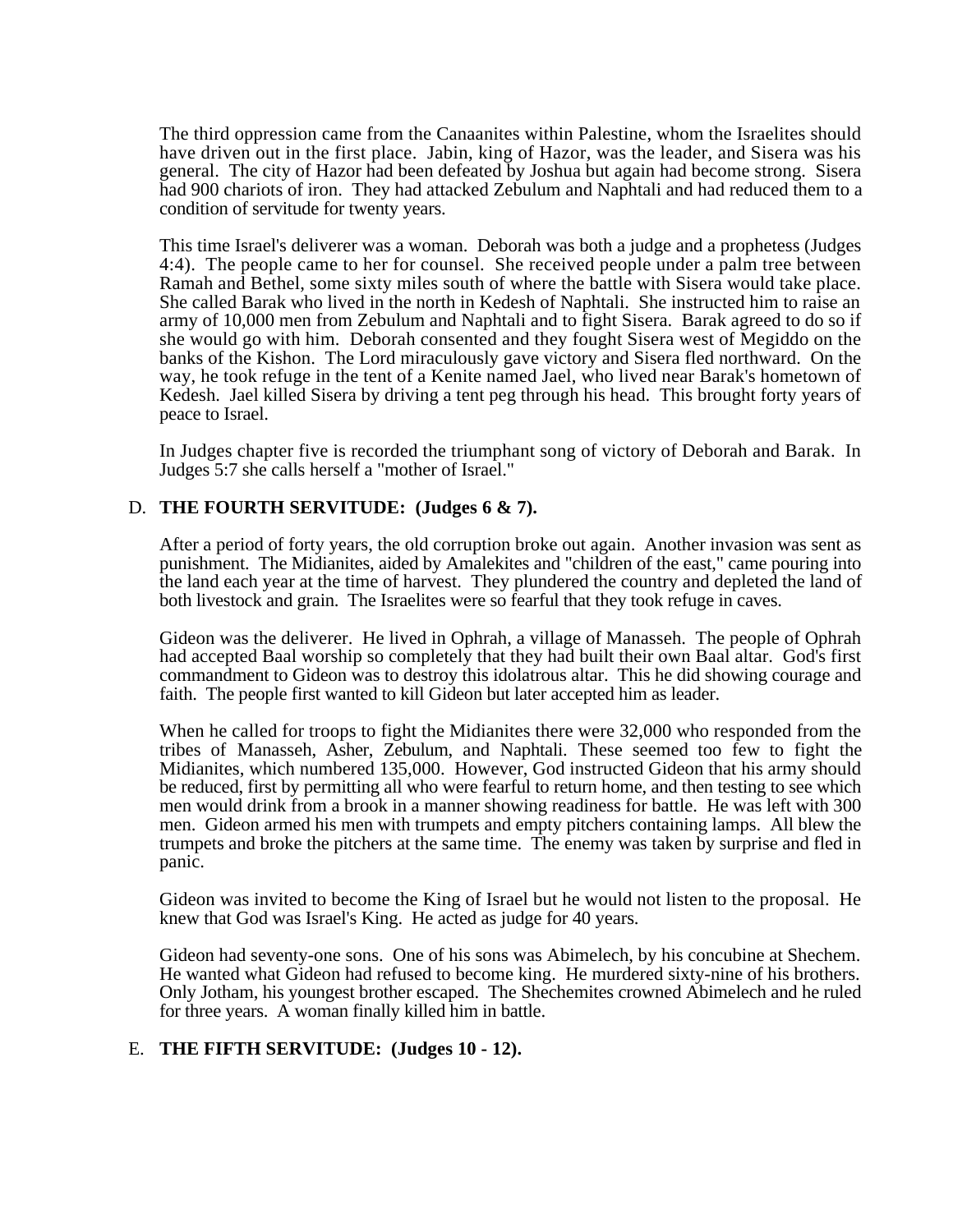The Ammonites ravaged the tribes east of Jordan and Judah, Benjamin and Ephraim, west of Jordan. When the children of Israel cried out for deliverance, God taunted them, telling them to cry to their heathen gods. Finally the Israelites showed the fruit of repentance and put away the strange gods. God then raised up Jepthah to be their deliverer. Jepthah was the son of Gilead and a harlot. His life was overshadowed with the truth and his brethren cast him out. In Tob he became a bold and successful captain, and he was accepted as captain over the army against the Ammonites. He entirely defeated the army.

Jepthah is especially remembered because of his foolishness. Due to the influence of the idolatrous worship around him, he vowed that he would sacrifice to the Lord whatever should first meet him on returning home, should he win the victory. It turned out to be his daughter. This vow was neither sanctioned by the Mosaic ritual nor acceptable to God.

# F. **THE SIXTH SERVITUDE: (Judges 13 - 16).**

The Philistines brought the last great oppression. They were able to impose their will on Israel for forty years, the longest of any of the oppressions.

God's man to fight against the Philistines was Samson. His father's name was Manoah, a Danite. An angel announced Samson's birth. Samson was to be a Nazarite. He was never to drink wine or strong drink, and never to cut his hair. He enjoyed great physical strength, but he proved to have a weak will.

Some of his feats of strength were:

- 1. Killed a lion with his bare hands;
- 2. Slew thirty Philistines taking their changes of clothing;
- 3. Caught 300 fox and tied firebrands to their tales and burned the Philistine crops;
- 4. Killed 1,000 Philistines with the jawbone of an ass.

Samson served as judge for twenty years until he fell victim to lust and sinned with a harlot (Judges 16:1-3). He finally lost his hair, and was blinded and lost his strength. Later, when his hair had grown out, he accomplished the great feat of pulling down the temple of the Philistines, killing them and himself.

## G. **CIVIL WARS:**

During the time of Judges there were four periods of civil confusion that caused internal wars.

1. THE JEALOUSY OF EPHRAIM: (Judges 8:1-32).

The Ephraimites were jealous of Gideon and refused to give him and his men food when they were faint and weak. When the battle against Midian was completed, Gideon fought and subdued the Ephraimites. This was the beginning of a deep-rooted division in Israel that finally ended in the division of the kingdom under Jeroboam and Rehoboam.

2. ABIMELECH: (Judges 9:1-52).

Abimelech's ambition to set up a dynasty led to a civil war.

3. THE SECOND JEALOUSY OF EPHRAIM: (Judges 12:1-7).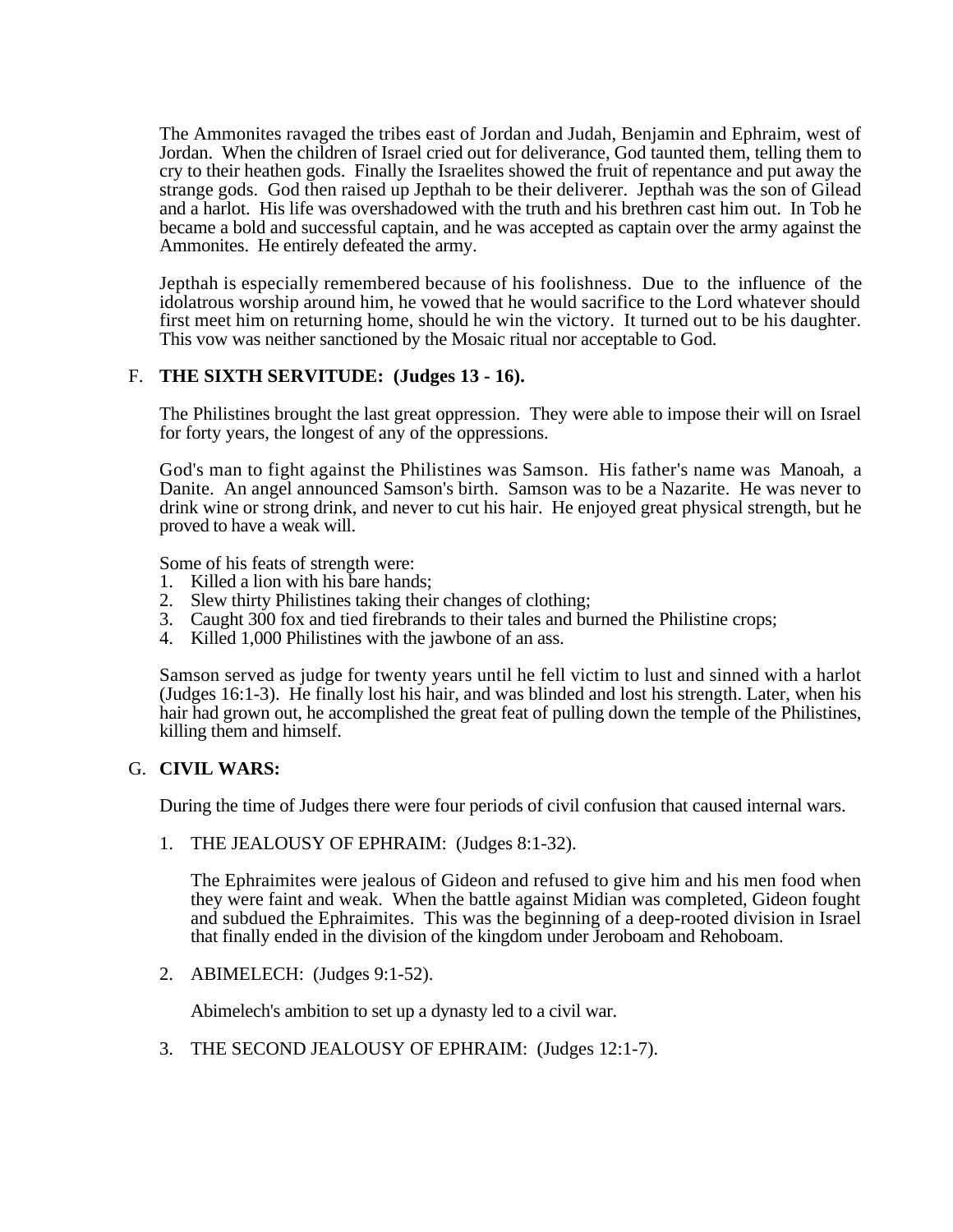Ephraim was jealous again following Jephthah's victory over the Ammonites. This terminated in the slaughter of the Ephraimites who could not say "Shibboleth."

# 4. THE PUNISHMENT OF BENJAMIN: (Judges 19 - 21).

The tribe of Benjamin was severely punished because of a lewd crime. The entire tribe was almost destroyed because of this.